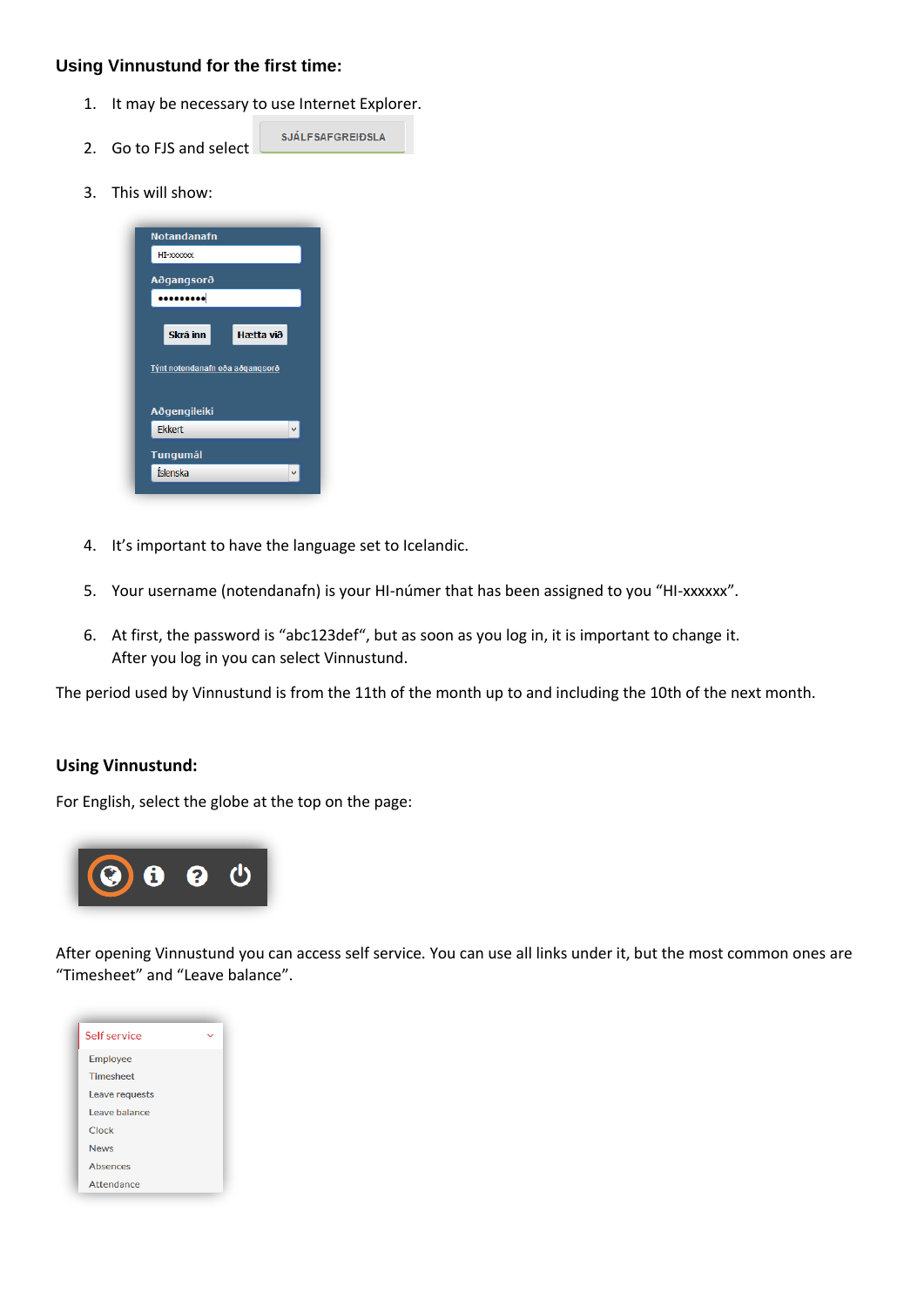## **Timesheet:**

When you choose "Timesheet" under "Self service" you can choose the time period you want to work with.



Under "Clock-in" you can view the hours as recorded by the time clock. Under "Time entered" you can see the hours that have been changed.

|     | <b>Date</b> | <b>Work Hours</b> |   |             | <b>Note Clock-in</b> | <b>Time entered</b> |
|-----|-------------|-------------------|---|-------------|----------------------|---------------------|
|     |             |                   |   |             |                      |                     |
| Fim | 20.09.2018  | 7.92 hours        |   | $\omega$    | $08:12 - 12:22$      |                     |
| Fim | 20.09.2018  |                   | ٠ | $\bullet$   |                      | $12:22 - 16:00$     |
| Fös | 21.09.2018  | 7.92 hours        |   | $\triangle$ |                      | $08:05 - 16:00$     |
| Mán | 24.09.2018  | 7.92 hours        |   | $\omega$    | $09:10 - 18:28$      |                     |
| bri | 25.09.2018  | 792 hours         |   | <b>A</b>    | $08:13 - 15:49$      |                     |

You can change the clock-in by clicking at a time you have clocked-in and out.

It's important to check if the dates are right. When you have saved, the time entered will appear on the right-hand side.

You can register your vacation, sick days, etc. under "Absence".

You can create a new clock-in by clicking the plus sign  $\blacksquare$ . You can then fill out the registration the same way as described above.

|                      | Clock In: 09:03 out: 17:34              |   |
|----------------------|-----------------------------------------|---|
|                      | ▦<br>to: 12.11.2018<br>Date: 12.11.2018 | ▦ |
| Clock in:            | out:                                    |   |
| Absence:             |                                         |   |
| Organization remark: | $\checkmark$                            |   |
| Org. remark:         | $\checkmark$                            |   |
| Remark:              |                                         |   |

## **Leave balance (Orlof):**

Under "Leave balance" you can see the status of your vacation days. Here you can see how many hours you can take as vacation, along with the hours you have earned in vacation.